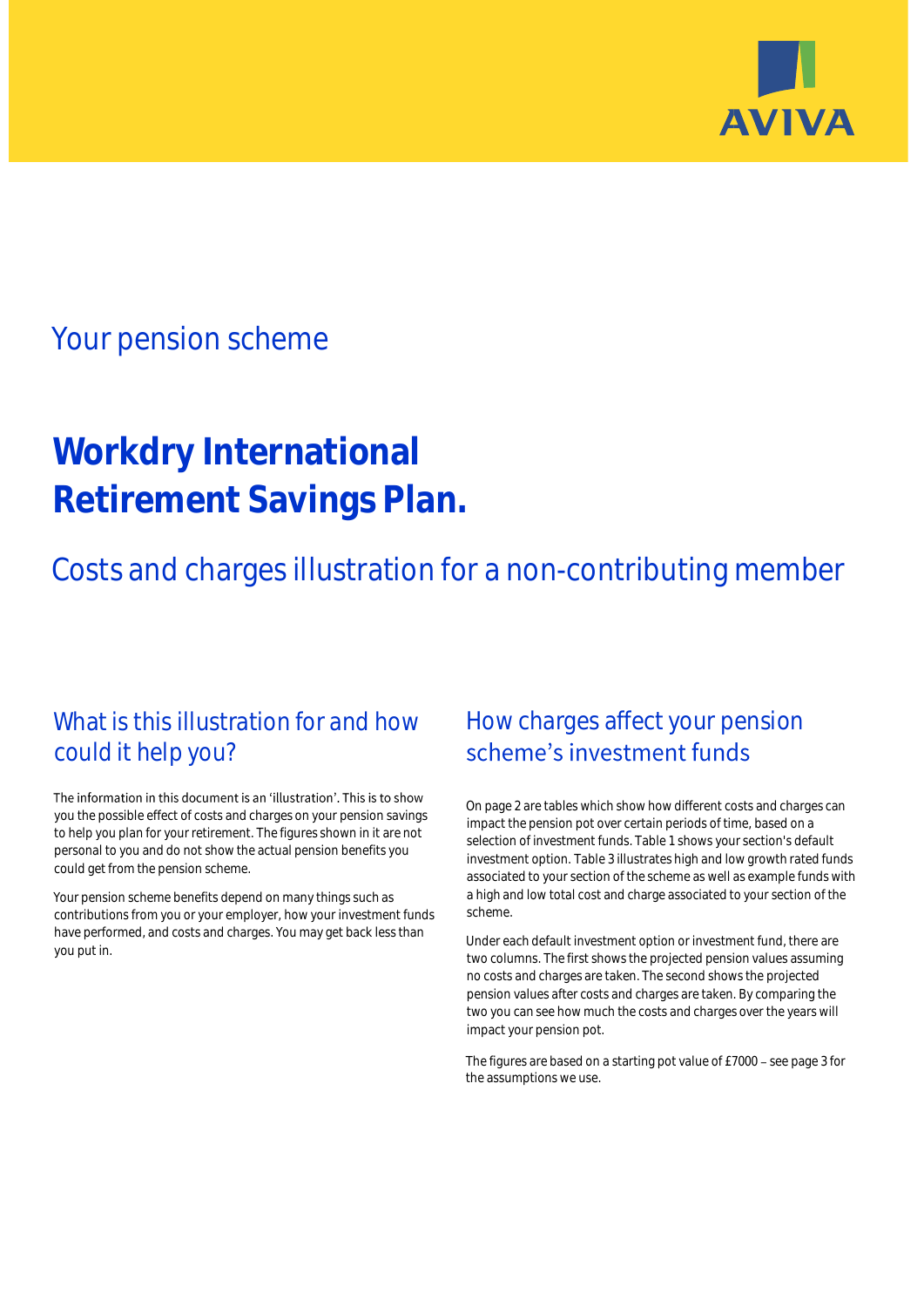| Illustration of effect of costs and charges on the Default Investment Option in<br><b>Workdry International Retirement Savings Plan.</b> |                                                                                               |                                    |  |  |  |  |  |  |
|------------------------------------------------------------------------------------------------------------------------------------------|-----------------------------------------------------------------------------------------------|------------------------------------|--|--|--|--|--|--|
|                                                                                                                                          | <b>My Future</b><br>Assumed growth rate 3.3% (p.a.)<br>Assumed costs and charges 0.37% (p.a.) |                                    |  |  |  |  |  |  |
|                                                                                                                                          |                                                                                               |                                    |  |  |  |  |  |  |
|                                                                                                                                          |                                                                                               |                                    |  |  |  |  |  |  |
| At end of year                                                                                                                           | Projected value assuming no                                                                   | <b>Projected value after costs</b> |  |  |  |  |  |  |
|                                                                                                                                          | costs and charges are taken                                                                   | and charges are taken              |  |  |  |  |  |  |
| $\mathbf{1}$                                                                                                                             | £7,080                                                                                        | £7,050                             |  |  |  |  |  |  |
| $\overline{2}$                                                                                                                           | £7,150                                                                                        | £7,100                             |  |  |  |  |  |  |
| 3                                                                                                                                        | £7,230                                                                                        | £7,140                             |  |  |  |  |  |  |
| 4                                                                                                                                        | £7,310                                                                                        | £7,190                             |  |  |  |  |  |  |
| 5                                                                                                                                        | £7,380                                                                                        | £7,240                             |  |  |  |  |  |  |
| 10                                                                                                                                       | £7,790                                                                                        | £7,490                             |  |  |  |  |  |  |
| 15                                                                                                                                       | £8,220                                                                                        | £7,750                             |  |  |  |  |  |  |
| 20                                                                                                                                       | £8,670                                                                                        | £8,020                             |  |  |  |  |  |  |
| 25                                                                                                                                       | £9,140                                                                                        | £8,300                             |  |  |  |  |  |  |
| 30                                                                                                                                       | £9,640                                                                                        | £8,590                             |  |  |  |  |  |  |
| 35                                                                                                                                       | £10,200                                                                                       | £8,890                             |  |  |  |  |  |  |
| 40                                                                                                                                       | £10,600                                                                                       | £9,110                             |  |  |  |  |  |  |
| 45                                                                                                                                       | £10,900                                                                                       | £9,160                             |  |  |  |  |  |  |
| 50                                                                                                                                       | £10,900                                                                                       | £9,050                             |  |  |  |  |  |  |

### **Table 2**

| List of Funds included in the Default Investment Option |                       |                    |  |  |  |  |  |  |
|---------------------------------------------------------|-----------------------|--------------------|--|--|--|--|--|--|
| <b>Fund name</b>                                        | <b>Total Cost and</b> | <b>Growth Rate</b> |  |  |  |  |  |  |
|                                                         | Charge (p.a.)         | (p.a.)             |  |  |  |  |  |  |
| Av MyM My Future Growth                                 | 0.39%                 | 3.60%              |  |  |  |  |  |  |
| Av MyM My Future Consolidation                          | 0.34%                 | 2.40%              |  |  |  |  |  |  |
|                                                         |                       |                    |  |  |  |  |  |  |
|                                                         |                       |                    |  |  |  |  |  |  |
|                                                         |                       |                    |  |  |  |  |  |  |
|                                                         |                       |                    |  |  |  |  |  |  |
|                                                         |                       |                    |  |  |  |  |  |  |
|                                                         |                       |                    |  |  |  |  |  |  |
|                                                         |                       |                    |  |  |  |  |  |  |
|                                                         |                       |                    |  |  |  |  |  |  |

#### **Aviva Life & Pensions UK Limited.**

Registered in England No. 3253947. Registered office: Aviva, Wellington Row, York, YO90 1WR. Authorised by the Prudential Regulation Authority and regulated by the Financial Conduct Authority and the Prudential Regulation Authority. Firm Reference Number 185896. **aviva.co.uk** TEMP GFI NG071309 09/2018